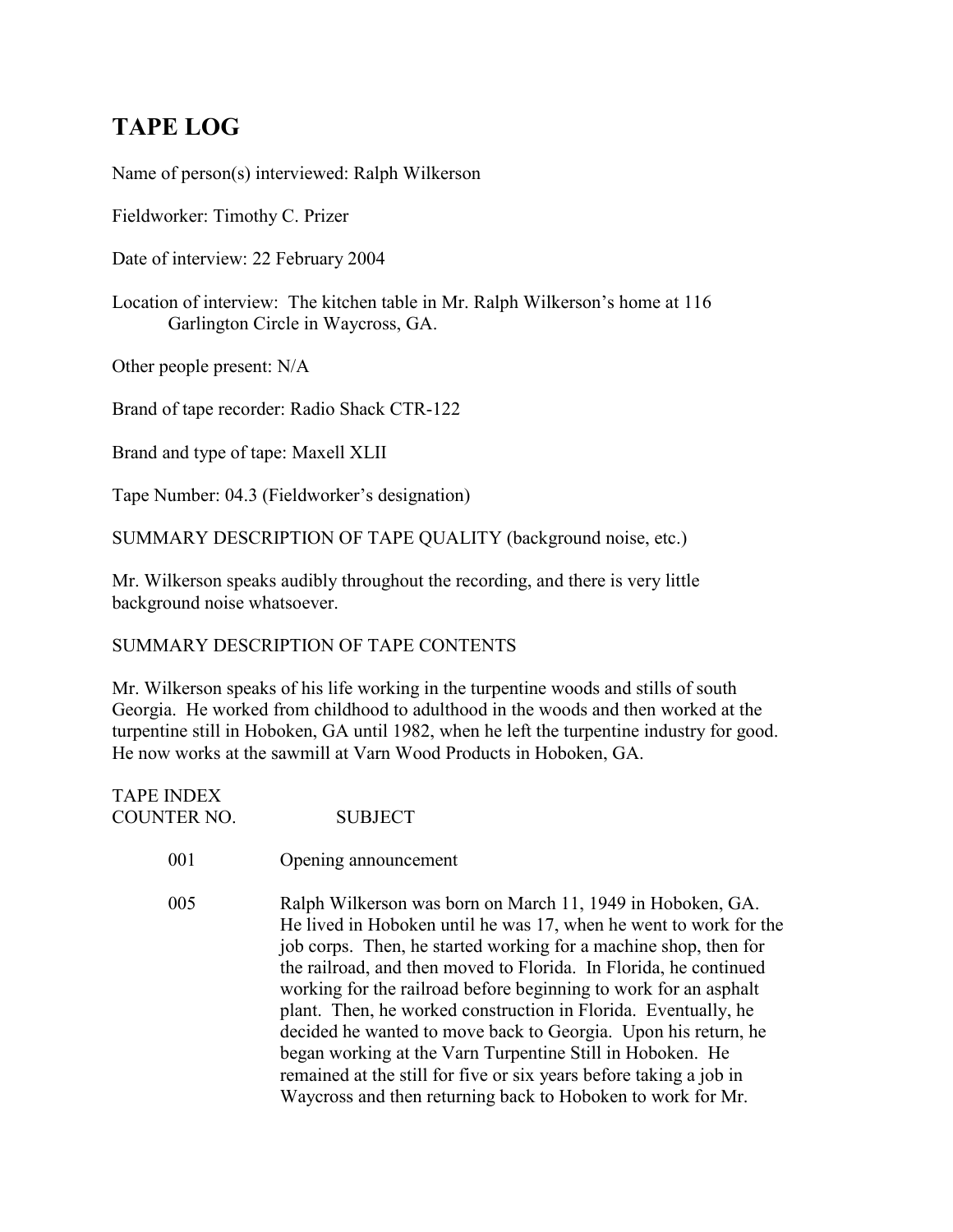Varn again, this time in the wood yard at Varn Wood Products. He has been working for Varn ever since.

- 016 Mr. Wilkerson began working turpentine in the woods when he was 12 years old. In the early years, he only dipped gum. The money he made from turpentine was used to buy him school clothes. Mr. Wilkerson worked for Frank Dukes, who at the time was leasing timber to George Varn. Dukes' turpentine farms were predominately in Hoboken. Wilkerson was raised on Dukes' turpentine camp. Frank Dukes was killed while deer hunting in the woods when Wilkerson was just 15 or 16 years old. Wilkerson lived on the camp for the first 17 years of his life. After he left for the job corps, he started living with his mother. Mr. Wilkerson again explains his occupational history.
- 044 Wilkerson began working at the turpentine still when he was 25 years old. He left the still when he was 31, when he went to work a job in Waycross. He then returned to the still only to find it in the final stages of its demise. When the still shut down for good, he and the other still workers were hired on at the sawmill, where Wilkerson and many of the others work to this day. [Fieldworker mentions Willie White, with whom Wilkerson was raised in the turpentine woods and with whom he works at the sawmill today]
- 054 As a boy, Wilkerson balanced school and work. At times, he stayed out of school to work and make money. Other times, he went into the woods to work in the afternoons when he got out of school. Mr. Wilkerson remembers working with a group of other young boys about his age in what was called "The Little Boys' Squad," the job of which was to ride on the tractor and dip gum in the woods. The tractor hauled a wagon behind it, which the boys would load up with barrels. With all the barrels full, the boys would ride back to their point of origin to drop off the full barrels and reload with empty ones. At this young age, Wilkerson wanted to work turpentine because his father had worked in it for so long.

## **Children and Schooling**

"It come to you by your parents, you know… You wanted to go out there 'cause you knew it was in you to start with by your daddy," Wilkerson says. "So that's how it got in the children." Wilkerson's father, still living, did very little in his life for work other than turpentine. The same is the case, Wilkerson says, for his aunt and uncle who live just a few hundred yards from him in apartment projects called Garlington Heights. Wilkerson's father, Ralph explains, has a drinking problem, so his recollection of his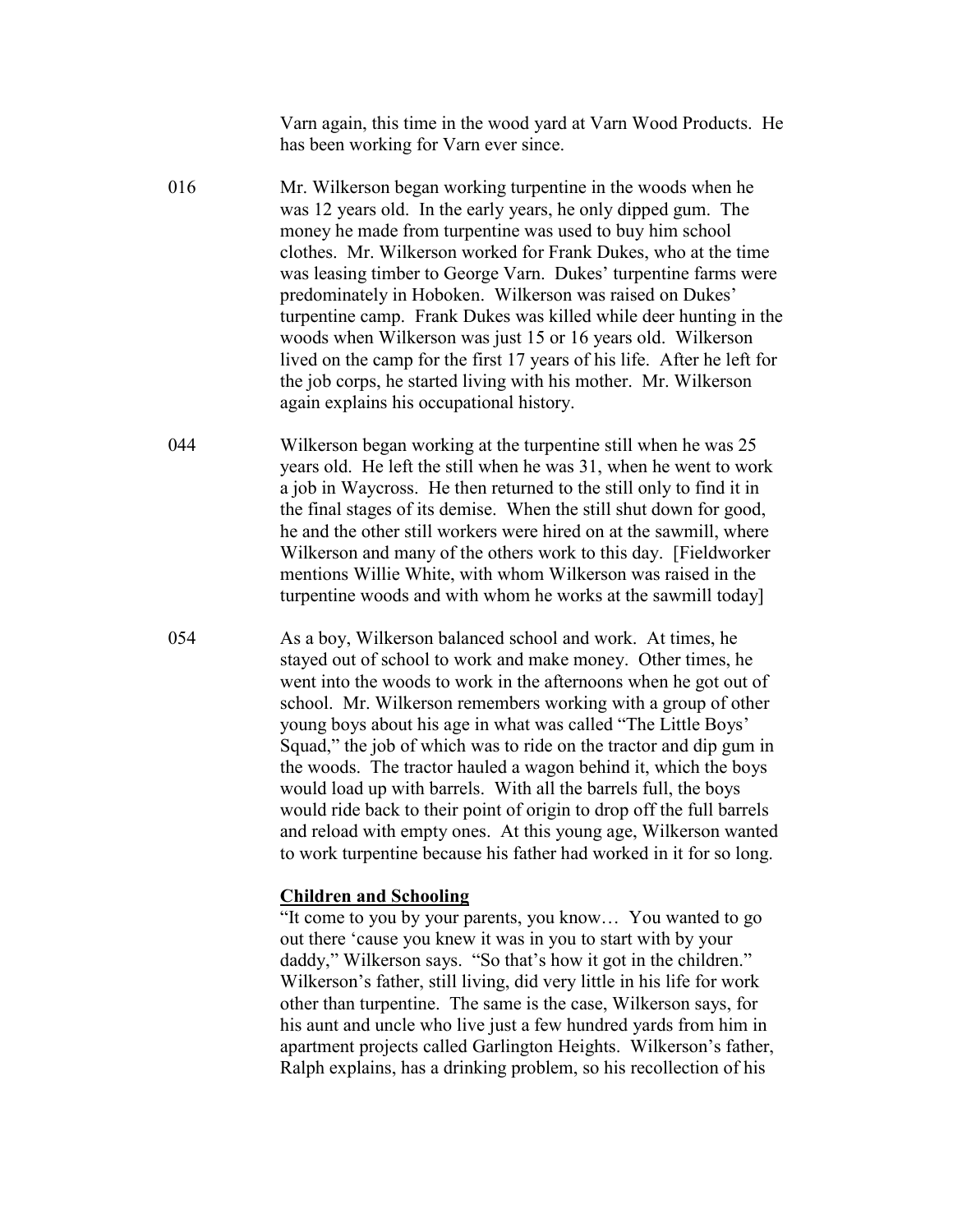life in the woods could either be very good or very bad depending on his father's level of sobriety at the time.

### **Children and Schooling**

077 Wilkerson remembers learning to work turpentine as a boy from a man who watched over the "Little Boys' Squad." He explains that those formative years taught him all he needed to know about turpentine. Though it's been a long time since Wilkerson has done any work in the woods, he says he could walk out into the woods right now and work it as well as he ever did.

> "See like today, right now, I could go out there and still do the same thing 'cause I haven't forgot, but look how many years it's been since I did it. But I still got it in me, you know. I know how it go, you know?"

Wilkerson says that those who taught him to work turpentine rarely disciplined him. Rather, they simply made sure he knew how to do the work. Plus, Wilkerson was a good learner and had little trouble picking up on new things. He says that if he screwed something up, he was sure to get the problem solved quickly.

088 When Wilkerson was a little boy in the turpentine camp, he used to make toys and wagons to play with out of the timber that was literally ubiquitous around his home. His father was also very crafty, and Wilkerson feels that this is where he received his talent. He remembers his father making a wheelbarrow to haul firewood from the woods to the quarters. As a child, Wilkerson and his siblings enjoyed pushing their father's wheelbarrow back to the house after he had cut the timber and loaded the wheelbarrow full of it. Wilkerson based the wagons that he made as a child on his father's wheelbarrow. Wilkerson also remembers making a toy called "The Packer." He and his friends would get a bunch of syrup cans, fill them up with dirt to make them heavy, and then run wire through them to attach them all together. Holding onto the wire, they would drag the chain of cans along the ground, which produced a rattling sound as they clanked against the dirt and rocks and each other.

116 Wilkerson went to elementary school in a one-room church house right beside the turpentine camp. Mr. Varn, Wilkerson says, gave "the black folks" the land on which to build the church. Ralph says that elementary school was nice as a boy. He remembers that all the students would sing before lunch time. They returned to their homes in the quarters to eat lunch and then went back to school in the afternoon. Wilkerson laughs remembering that he used to bring a slingshot to school with him on occasion. One time, he shot a boy upside the head with an acorn and his mother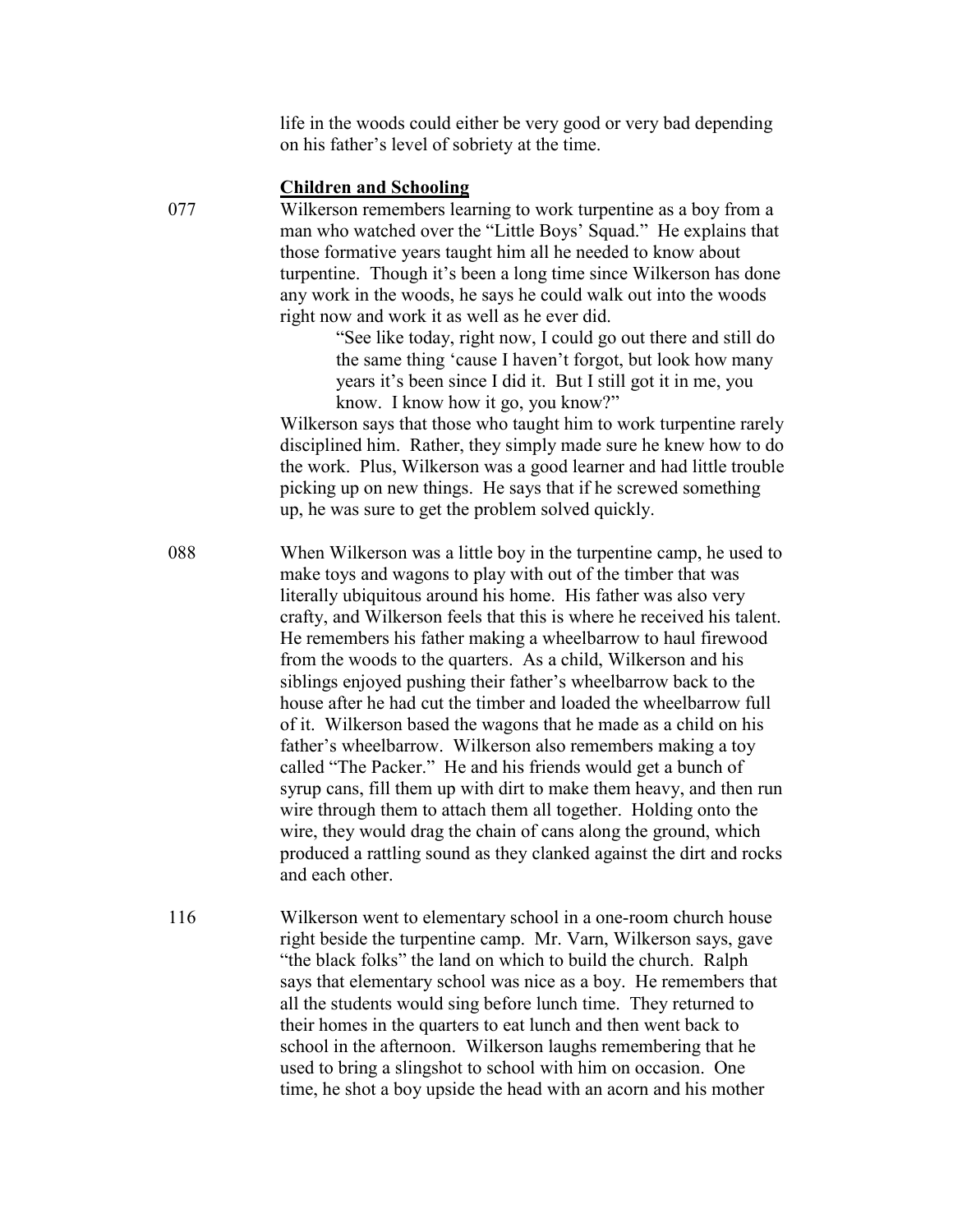whipped him for it. Wilkerson made the slingshots himself. He found a sturdy Y-shaped stick, cut rubber from the inside of an innertube, tied the rubber on each branch of the stick, cut the tongue out of a shoe, cut holes on either side of the tongue, and ran the rubber through the holes.

## **Children and Schooling**

139 Wilkerson remembers using the slingshot to kill birds with another boy on the turpentine camp. He says that if they killed a quail, they'd "cut 'em up like a chicken. It wasn't nothing." Wilkerson explains that he only killed animals like that when he was a child. Now, he literally wouldn't hurt a fly:

> "I wouldn't do that now… I sure wouldn't. I don't even sometimes like to kill an insect, you know. You like a centipede or something, I'll get rid of him because where I work at now, they be in those sticks, you know… He'll get on you and he'll bite. But like a butterfly and things, or other insects that I know won't bite, sometimes I don't like to try to kill them now. You know, I try to knock them out of the way, you know… It's just that spirit in me. You feel stuff for things like that, you know."

## Wilkerson's humanity goes further than that:

"That's just like some people at work, on the job out there, and some folks don't have no money, sometimes I have some cents I give it to 'em, you know. I offer people sometimes. Sometimes, you know, they turn it down, you know. But I have the feeling, you know what I mean?"

- 156 After Wilkerson went to elementary school in the one-room church house near the camp, he had to catch a bus to a school in Nahunta for children in the middle grades. Wilkerson went to school through the tenth grade when he went into the job corps.
- 166 Wilkerson remembers that, as a boy, his father had him up before daylight so that they could get an early jump on their day's work in the turpentine woods. Wilkerson's mother was up earlier than he was, preparing the breakfast that Wilkerson and his father carried into the woods with them each day. Bacon and bologna sandwiches were common. He explains that they ate breakfast in the woods because if they ate it at home, they'd be hungry again by the time they got through their long trek into the woods. Breakfast doubled as lunch. They simply brought enough of the same food so that it would last them to serve as breakfast and lunch.

# 181 There were no set times for breaks in the woods. Wilkerson explains that he simply took a break wherever he felt like it.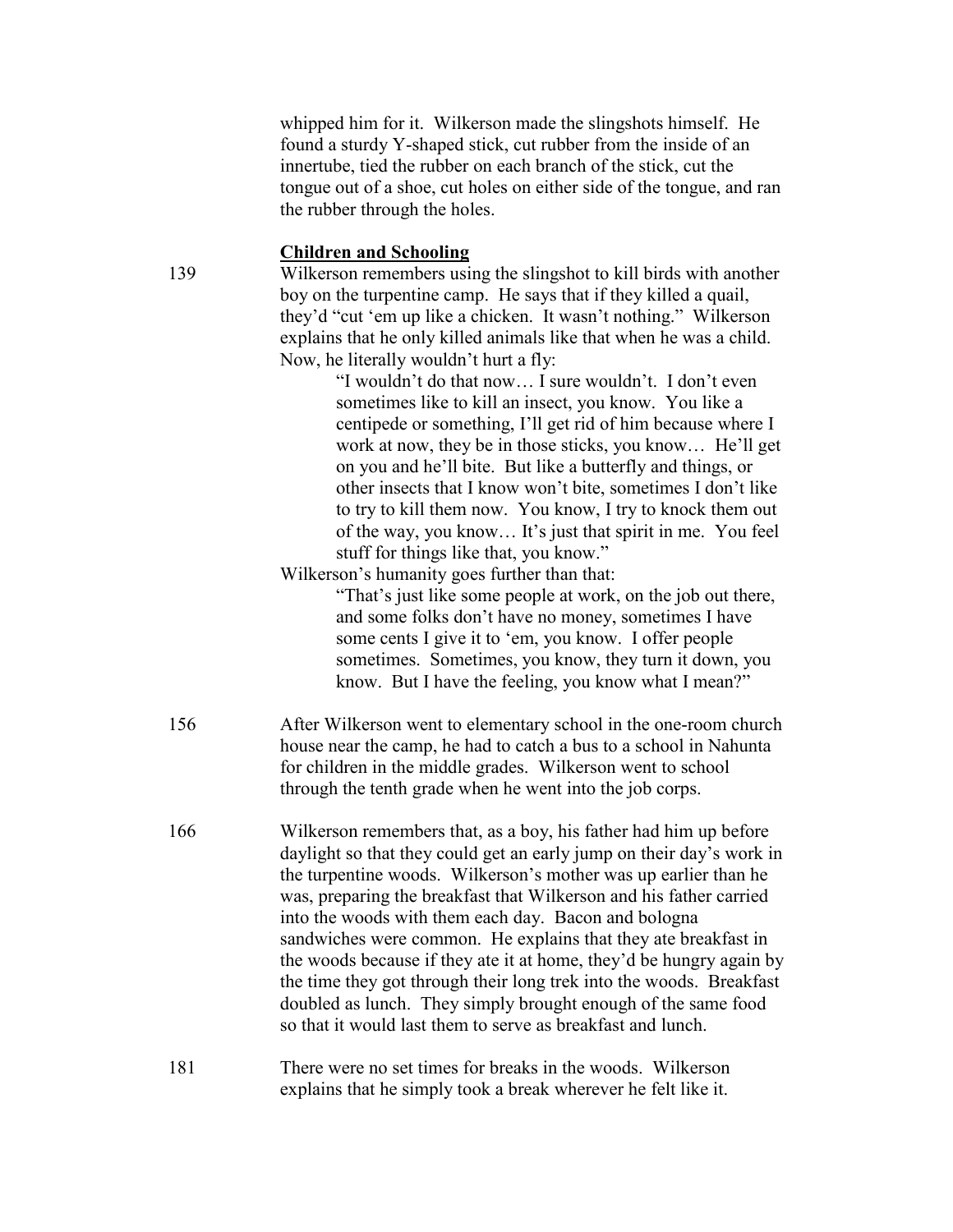Lunch was a different story though. Lunch took anywhere from 30 minutes to an hour, and sometimes workers went to sleep in the woods. He remembers that it was hard to wake up and start working after a nap. In the summertime, workers would find a shady place to lay down and go to sleep, and when the sun would move, they'd have to wake up and move to another shady spot. He recalls that he and the other workers brought water into the woods with them. However, when they ran out of water, they'd try to find a natural source of water, like a stream, in which to quench their thirsts. Wilkerson says that he remembers seeing old folks drink the water that gathered in turpentine cups in the woods. He tried it a couple of times, but had trouble stomaching the bitterness of it. "But when it comes to needing some water," he says, "you gotta find some kind to get in ya." He remembers being "dry all the way from your stomach to your throat" in the woods.

206 Wilkerson recalls the many things he and other children did for entertainment with one another in the camp. One thing was to simply go out in the woods and through limbs and branches at each other. "It was a like a war," he says. He also remembers shooting marbles as a child. Perhaps the most comical form of entertainment was when they would sling each other across the woods using nothing but a pine tree pulled taut. Ralph explains that they would find a newly-planted, slender pine tree that would bend all the way down to the ground without breaking. One child would grab onto the tree while three or four others held it down to the ground. The potential energy built up and became kinetic when those holding the tree let it go on a count of three, sending the child clinging to the tree flying across the woods as if from an arboreal cannon. The children also played baseball in the dirt roads of the camp. Wilkerson's brother played sports on the college level.

- 230 When Wilkerson was paid as a child for his work in the woods, he would bring it to his mother, who would then give him a little bit of change to buy him things that he wanted. She was also responsible for buying school clothes for him with the money he brought in. Wilkerson says that as soon as he got the change that his mother allowed him every payday, he would "go to the store and eat it up." He bought ice cream, candy, and other treats. The little change that he was given went a lot further than it does now.
- 247 Wilkerson remembers working with mules in the woods. Some of the mules, he says, were intelligent, and others were far from it. When Ralph was 16 years old, he worked with a mule that got himself all tied up in the harness. This mule was named Dan and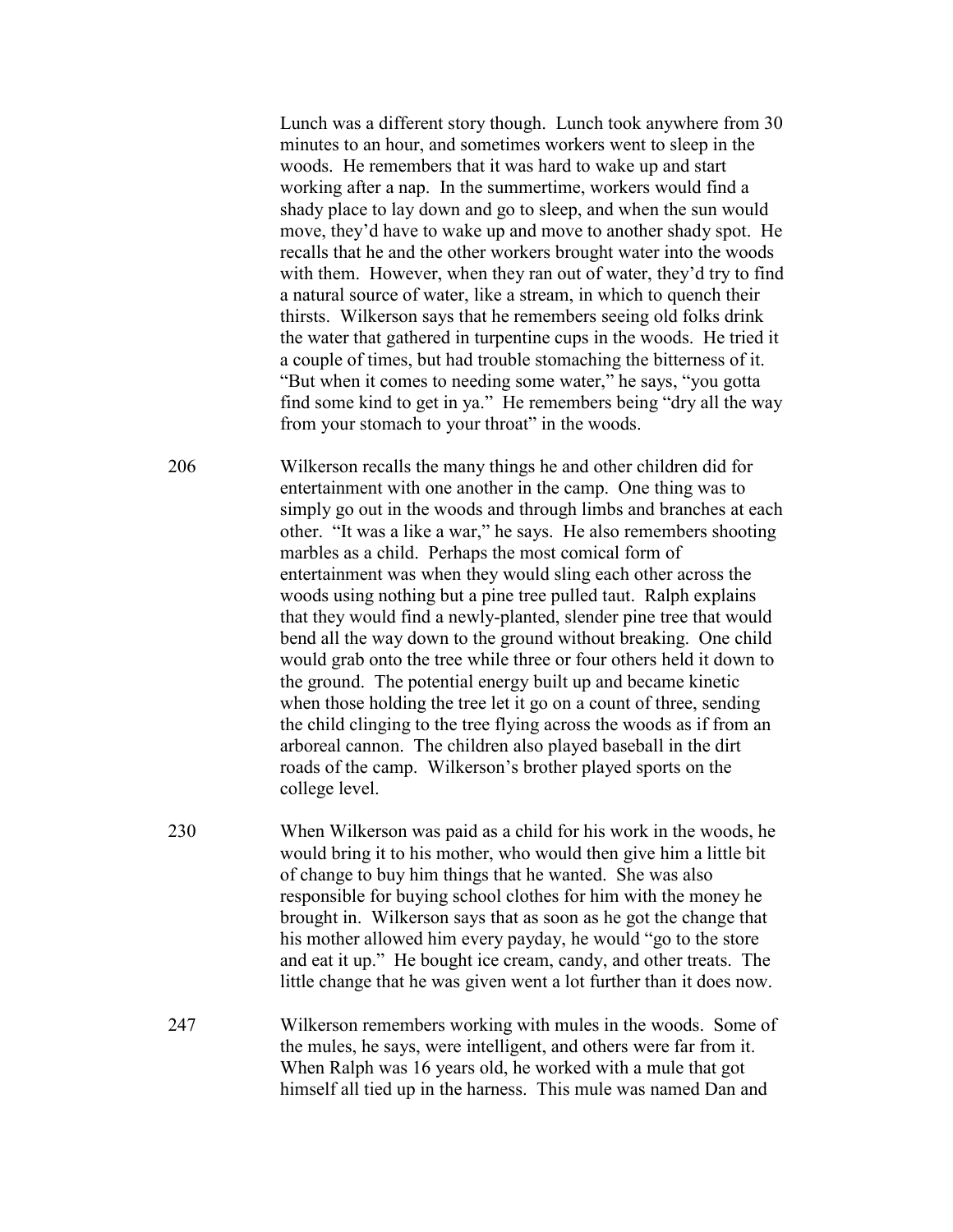was clearly not one of the smartest mules in the woods. Wilkerson remembers liking a mule named Pete, for he did much more to exhibit some level of intelligence. "In the evening time," Wilkerson laughs, "the mules know what time to go home too." When it came this time, some of the mules tore off through the woods, breaking bridles and trampling the brush. One of these was Pete:

#### **The Turpentine Mule and the Pickup Truck**

"See, the mule, some of them animals be gotten sense, you know, 'cause we had cross the railroad tracks over by Nahunta side. We had to cross the railroad tracks and then we had to cross the highway. And the train be coming all the time, when we be knocking off. So the mule got used to stopping at the railroad tracks. So when he didn't have nobody on him, when he got to the tracks, he stopped. And then… so he went on across there, and there go the highway..., he got there and he stopped. And then he went on across and went on down that little pathway that go to the lot… He'd been doing it so much there, see he got used to doing it, you know."

280 Wilkerson also remembers that Pete and others of the more intelligent mules readily responded with the pulling of the ropes. Some of the workers treated their mules like pets. The worker that dealt with Dan in the woods took his mule home with him everyday and treated him like a beloved pet. This particular worker built a fence around his home in the quarters in which he kept the mule. Wilkerson said the mules always had names by the time the workers were able to work with them. He doesn't remember any workers ever naming the mules themselves.

- 297 Wilkerson explains that sulfuric acid was an important part of working turpentine because it helped increase the trees' production. It was, however, dangerous in some ways. Wilkerson remembers much of his father's clothing and the holes that the acid had eaten into it. If the acid got on a worker's skin, it would burn some but would usually not cause too much damage. Wilkerson's father wore overalls patched with scraps of older clothing to cover the holes left by contact with the acid.
- 321 The work crew with which Wilkerson worked in the woods ranged in size depending on his age. As a part of the "Little Boys' Squad," Ralph worked with eight or ten other youngsters. When he got older and used his own wagon in the woods, Wilkerson recalls working mainly with just his brother. Ralph was always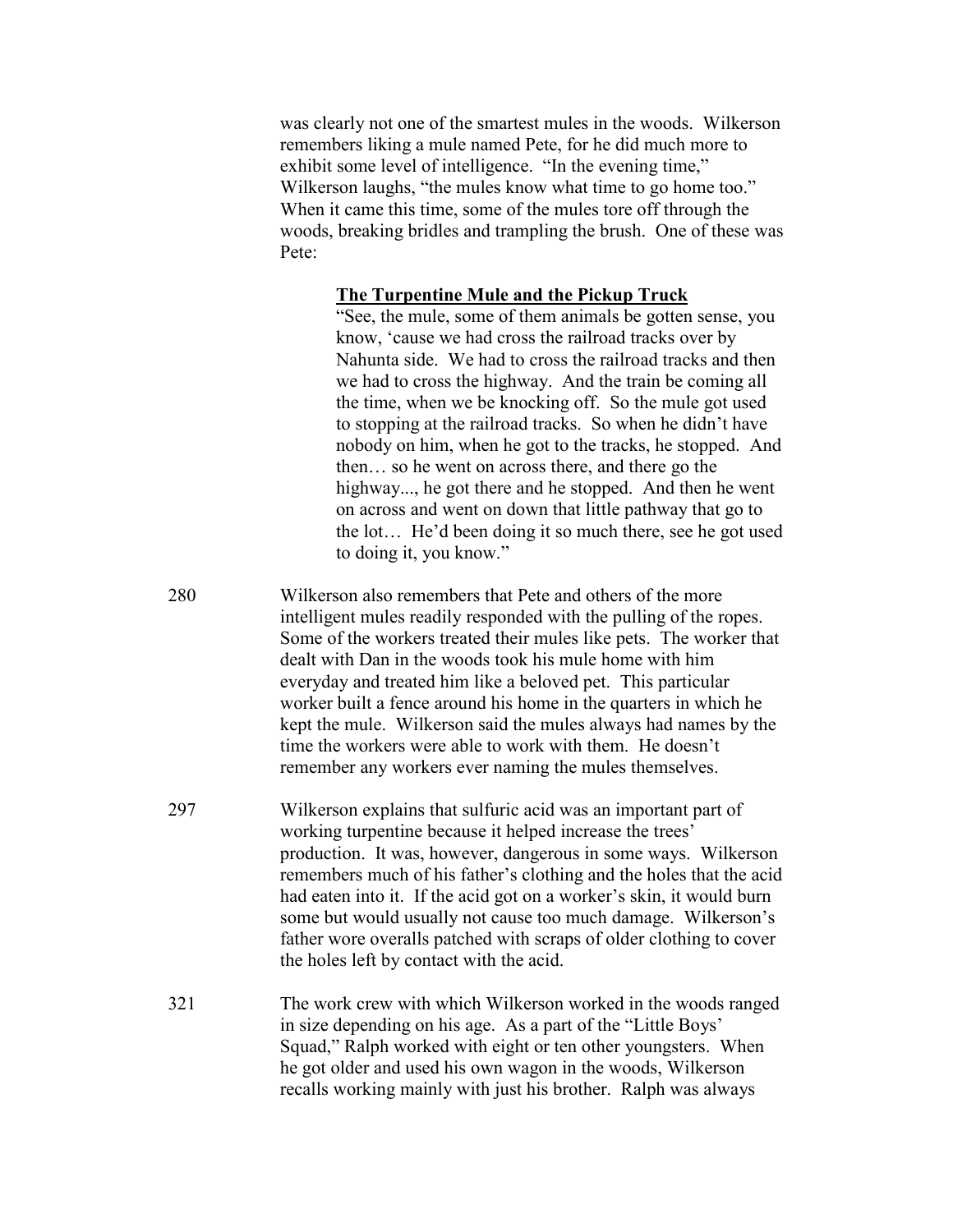responsible for hitching the mules up because his brother acted frightened by the mules. Though his brother was bigger and stronger than he was, Ralph was more fearless and active in general.

- 337 The "Little Boys' Squad" formed after Frank Dukes' suggestion that such a group would be productive in the woods. The boys were nearly always accompanied by an adult, an older black man, who drove the tractor while the boys dipped the gum. The youngest boy in the group was probably about 11 years old, the oldest approximately 14. Once a boy graduated from the Squad, he began working with older men on the wagon.
- 356 Wilkerson doesn't remember any workers having nicknames outside of Willie White, who went almost solely by "Coon" as he got older. He does, however, remember certain parts of the woods that had nicknames. One was "Caney Bay" and another, "Buffalo." Both areas were swampy areas in which workers labored on trees growing from the swamp waters. Wilkerson says that these places had their names even before his father was born. Wilkerson's father was more inclined to work in these swampy areas than he was in drier hill areas. Ralph remembers his father working in swamp waters that rose to his chest. Here, in an area they called a ford, the mules would also trod through the swamps.
- 387 Yellow jackets and mosquitoes were two very prominent pests in the woods. Rattlesnakes were also a threat. Wilkerson remembers killing seven rattlesnakes – a mother and her offspring – one day in a rotten log. Interestingly, there was one man in the woods that used to catch rattlesnakes for entertainment. The perilous hobby caught up to him one day when he was bitten on the hand and died of a heart attack before reaching the hospital. When this man would catch a rattlesnake, he would take it home and place it in a cage. [Wilkerson thinks he hears a knock at the door and goes to answer it. Tape stopped for less than a minute] He also mailed the shed skin to his son in prison who used it to make belts, billfolds, and other items.
- 430 Bears were mentioned in the woods, but they never posed any real threat. In fact, Wilkerson never saw the bear in the woods. Some workers did see it and when they did, everybody in the woods took off running in the other direction. Some bears, specifically "hog" bears, were especially harmless. The most dangerous thing in the woods, Ralph said, was rattlesnakes.

## **Knowledge, Innovation, and Coping With Danger**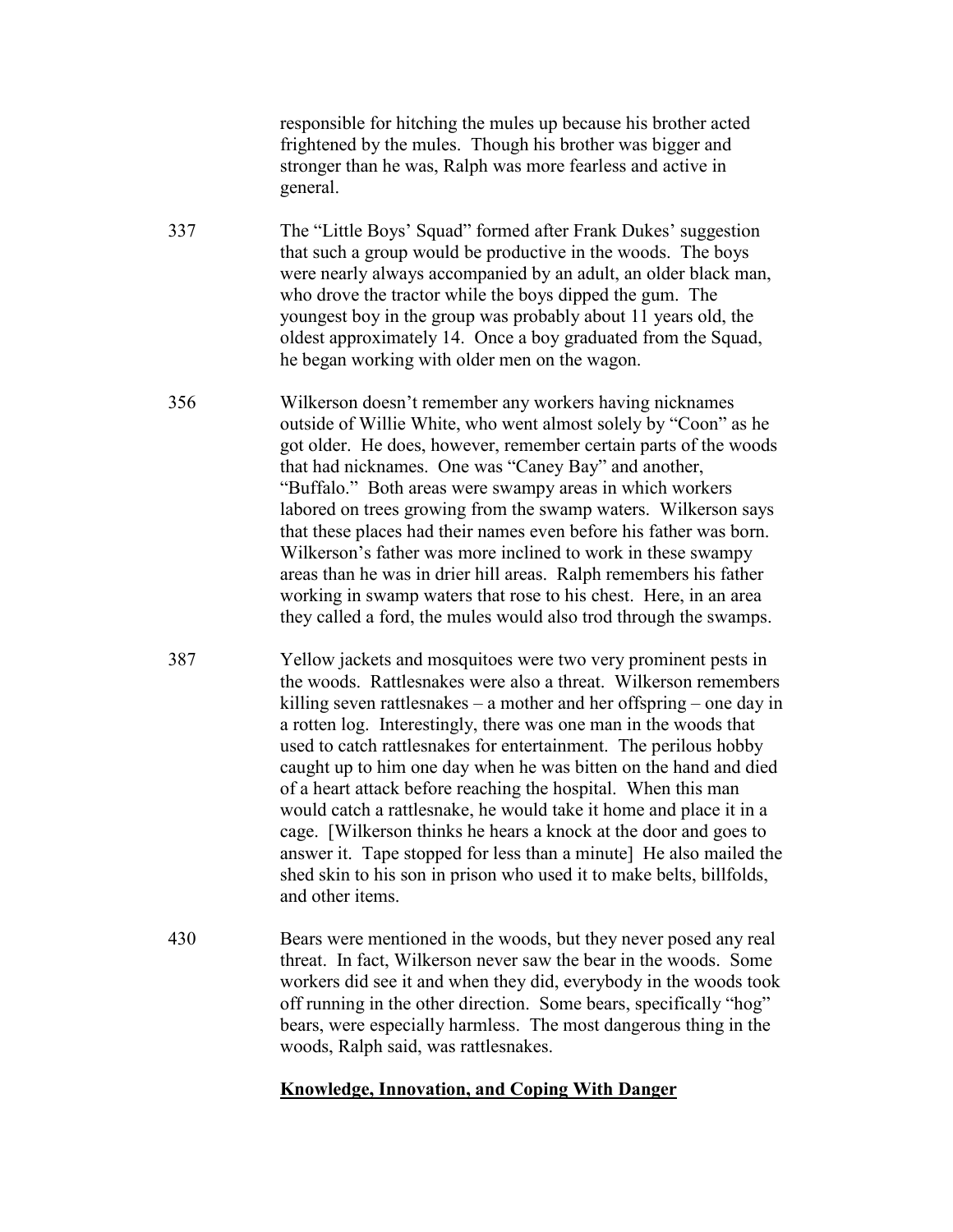442 If Wilkerson ever became lost in the woods, he would begin to holler until another worker heard him and began to holler as well. He would then gravitate toward the sound of hollering until he had regained his orientation in the woods. He does remember the woods being thick and rough, but rarely did he ever get lost:

> "You're not really lost. You just think you're lost when you're with somebody. But you're not really lost, 'cause you know somebody's out there all the time. They ain't gonna leave you out there. You get to hollerin', they're gonna hear your voice, you know, and then you gonna try to find where their voice is coming from and then try to go where that voice at. And that's how you get back together with each other out there in the woods."

If a worker simply went from one tree to another in the woods and followed the marked trees if working on land divided between owners, it would be difficult for him to lose his way.

- 479 If a worker were to get stung by a bee or a yellow jacket, tobacco was commonly used to treat it. Wilkerson's brother was once stung by a swarm of yellow jackets on the edge of a swamp when he was just 13 years old, causing his eye to swell and sending him to the hospital. The woodsrider had to take his brother home on this occasion. Wilkerson said his mother was upset by her son's incident. Wilkerson also remembers using the gum from the trees on insect stings in order to dull the pain and help them heal. He remembers being stung on the stomach, on the ankle, on the arm, and elsewhere.
- 516 Turpentine from the bottle was also used on cuts and wounds. Wilkerson says that turpentine on a wound wrapped in a spider web also was a common treatment for cuts. Wilkerson remembers people mixing turpentine and sugar and ingesting it in order to supposedly assuage a number of ailments. People used to come and buy turpentine by the barrel, Ralph says, when he worked at the still in Hoboken. They bought it, altered its formula some, and then sold it in the stores as medicine amongst its other uses.
- 536 A long time ago, Wilkerson says, there used to be liquor in the woods. He, however, never ran across any. He has heard about moonshine stills in the woods, but he doesn't remember any being made on the camp. He does remember something that workers called "Home Brew" being made on the camp.
- 548 Fishing was a popular pastime in the woods when work was not going on. Some men used to swim in the waterholes in the woods, but Wilkerson says he has never been much for jumping in any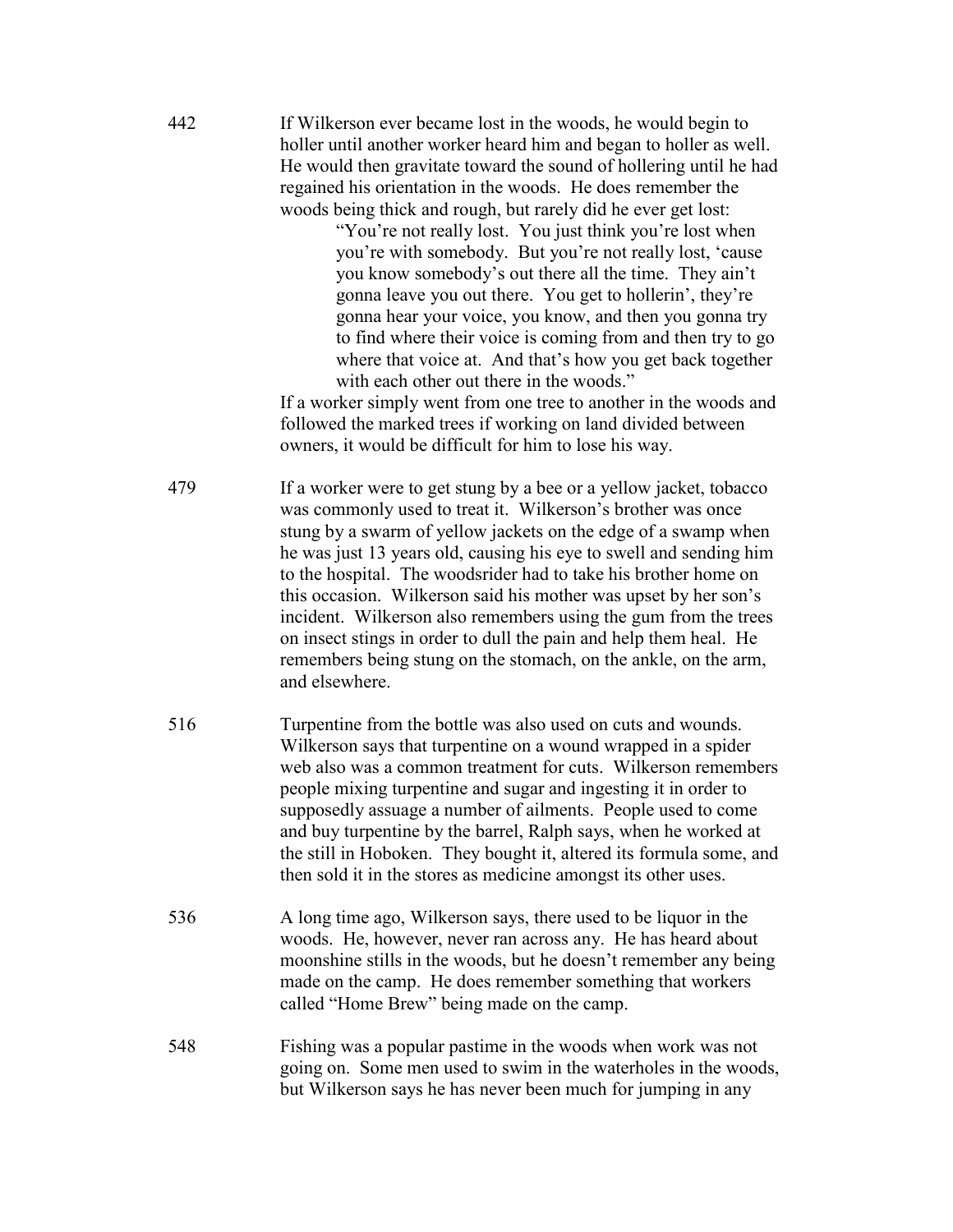water. Brims, catfish, and redbreast fish were common catches in the waters around the area workers referred to as "Buffalo." Workers also fished occasionally near a bridge the workers called "Skeleton Bridge." Wilkerson claims not to know how the area obtained its name, but he does know that the area had a spooky air to it. Wilkerson says that his father used to work in areas like "Skeleton Bridge" where the woods were the roughest and the densest. One area known as "Old Man Swing" near Racepond has a body of folklore surrounding it. "Old folks told young folks," Wilkerson says, stories about how the area was haunted. The name came from an old white man who used to live in the area that was referred to only as Old Man Swing.

- 599 Wilkerson says that most of his woodsriders and bosses, black and white, were nice men who treated their workers well.
- 611 Wilkerson never got a chance to tack cups in the woods as that was a task performed in the wintertime when Ralph was in school. Thus, he never had his own call or holler. He does remember hearing workers hollering to the tallyman in the woods though. Wilkerson's father used to holler "Five."

[End of Side A]

#### [Begin Side B]

001 One call that Wilkerson recalls in "Down the Road." He says that the calls were little more than something to holler in order to get credit for working trees. He doesn't know how workers chose their hollers; they were simply "passed on," he says. Workers often sung in the woods as well. Sam Cook was an artist of choice for workers to imitate while doing their daily work in the woods. Singing in the woods served a number of purposes for workers. Wilkerson explains:

#### **The "Boss Men"**

"Sometimes, you know, you get to singin,' you know, it makes you feel good, you know. Makes you feel like doing something. That means you lift up, your spirit lifts up. It makes you feel like working, you know. See like a person, if a person go to work with a sad attitude, he don't feel like doing nothing. He don't need to be working then."

Wilkerson says that on his current job, he keeps his spirits up by shooting jokes with a coworker. Wilkerson never has liked to work with people who have attitude problems, though he has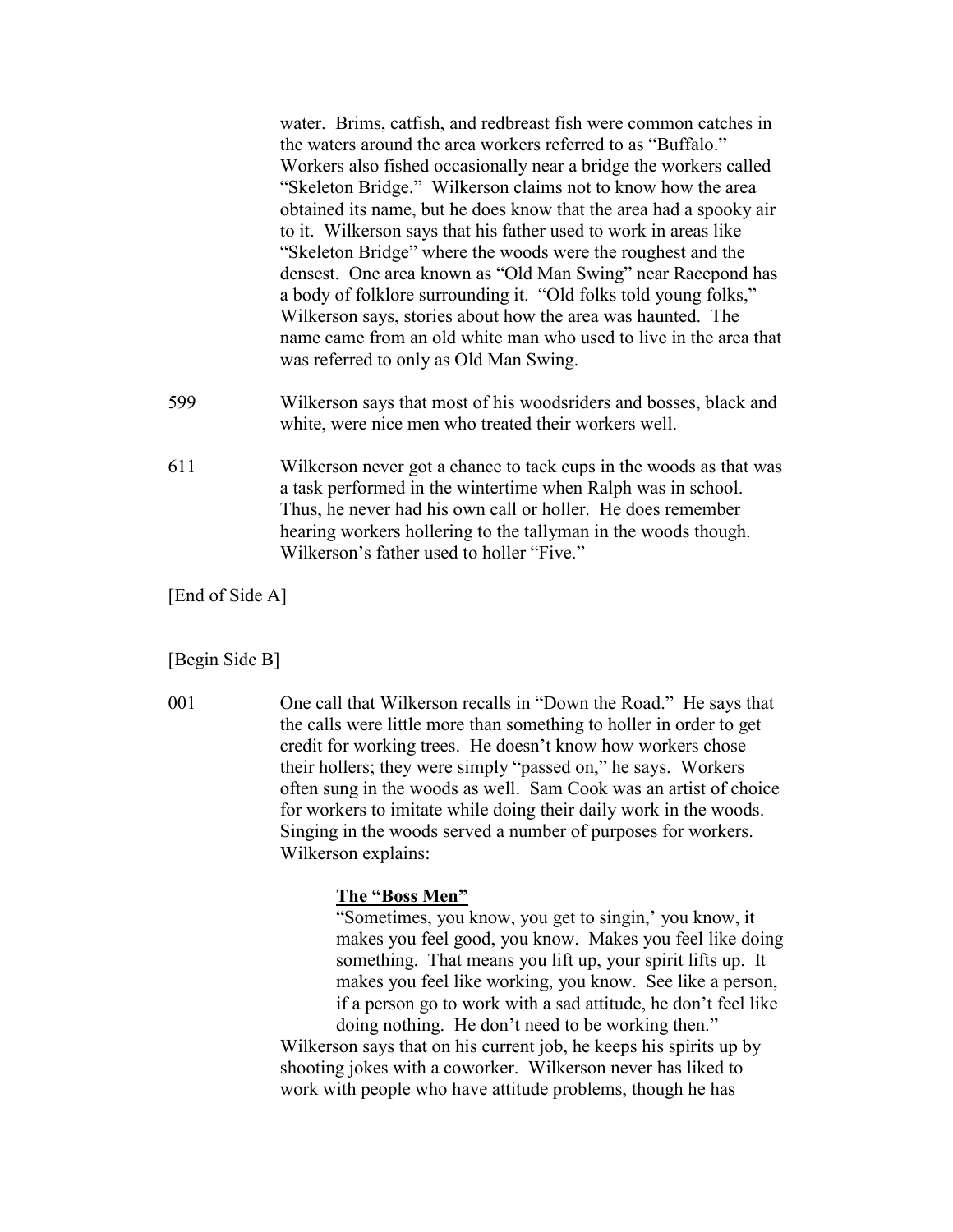unfortunately had to on a number of occasions. "Shooting the bull" with his coworker keeps his spirits up and "makes the day go by good." Wilkerson says that he did sing in the woods some, but that he does more of it now that he is older. He says that he now jokes a lot with his wife and sings her songs like "Darling, You Send Me" by Sam Cook. Wilkerson was fifteen years old when he began to pick up songs and life lessons from older men in the woods.

- 043 Wilkerson remembers playing jokes and pranks with workers in the woods as well. One common prank was to crouch behind some bushes and act like a bear to frighten unsuspecting workers. Wilkerson recalls Willie White's brother acting like a bear. White went as far as to make hand prints in the dirt that looked like bear prints. One man got his gun and went to find the bear while White walked behind him laughing. Wilkerson remembers older men in the woods telling a lot of jokes, though he remembers no specific jokes. Common topics of discussion in the woods included girls, gambling, and drinking.
- 068 Turpentiners held frequent contests with one another in the woods. They would place gentleman's bets on who could chip or dip the most or the fastest. Those that consistently won these contests would become known as "high rollers." These workers were the fastest and the best of all. Wilkerson remembers that his father was not a fast worker, but he worked very steadily, which allowed him to cover a lot of ground each day in the woods. When these contests with other workers went on, such a competition was normally initiated by a worker who stated confidently that he was going to chip or dip so many trees in an hour or a day. Other workers would willingly join the competition by openly negating such claims and boasting of their own work plans for the day.
- 087 Most new workers required very little initiation in Wilkerson's experience. Turpentiners generally fit in pretty well with one another, regardless of how long that had been a part of a particular operation. Wilkerson recalls no hot-headed new workers.
- 097 The weather occasionally caused workers to stay out of the woods. Wilkerson remembers a hurricane on one occasion that cancelled work and a wintry storm atypical of south Georgia that brought snow and ice and eliminated all possibilities for work.
- 103 Thanksgiving and Christmas were almost always nice for all families on Wilkerson's camp. Thanksgiving was characterized by plenty of food, which Wilkerson says was better back then because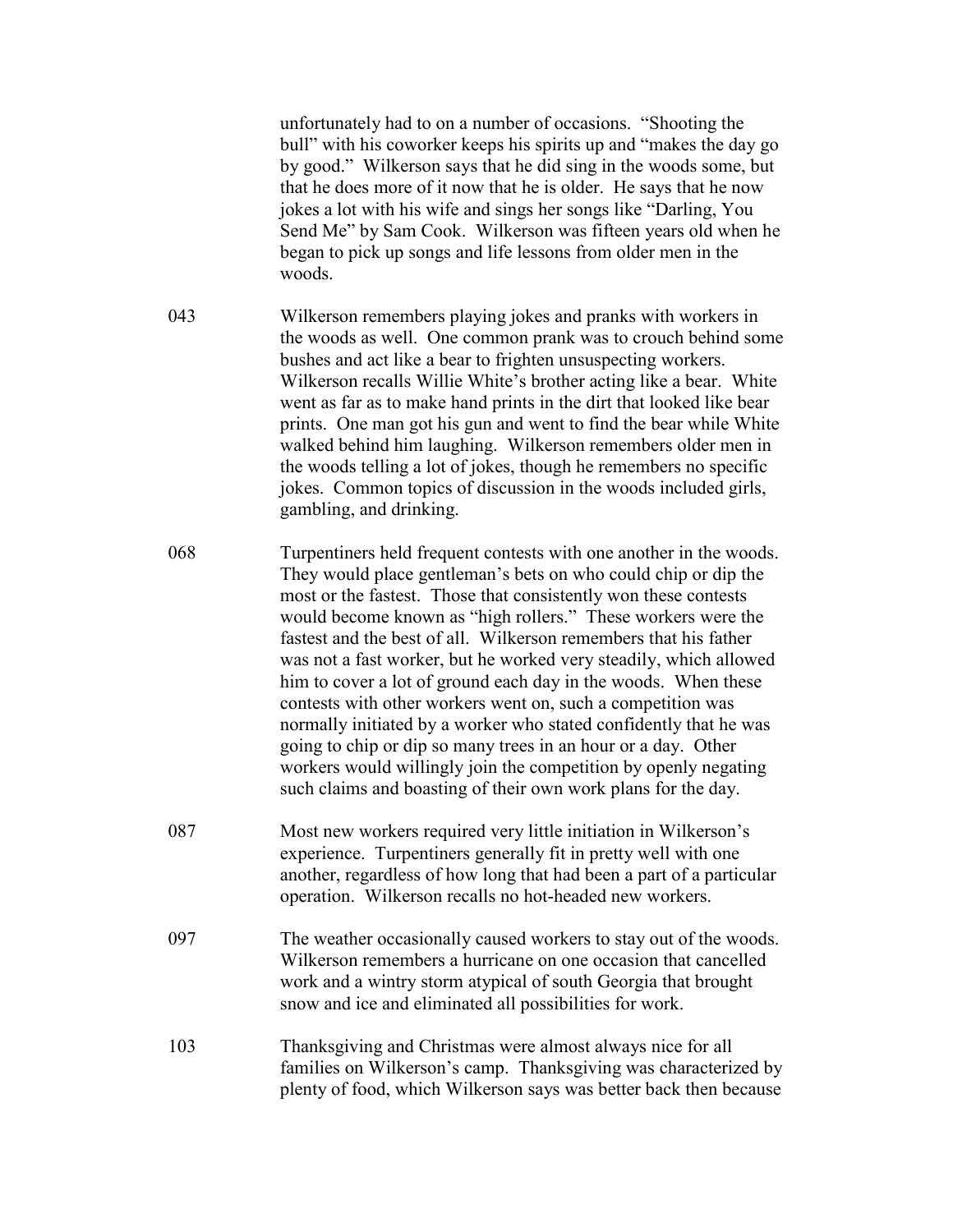"people could really cook." The young generation, he says, acts like they don't have time to cook food like generations prior did. They simply throw things together and call it a meal. Food in the old days was "raised slow." Now, food is "raised fast." Foods are grown faster now, Wilkerson says, likely because of the introduction of various fertilizers and chemicals that – perhaps unnaturally – speed the process of harvesting food. Gifts on Christmas morning in the camp ranged from toys some years, to oranges and apples on others, and nothing at all some years, depending on the family's financial standing at the time. Boss men and woodsriders sometimes gave the families fruit from the commissary for Christmas. Wilkerson doesn't recall any celebratory barbecues or picnics on the camp.

- 124 Weddings on the turpentine camp generally took place on the front porch of someone's shanty. The preacher would travel onto the camp to perform the ceremony and the man and the woman were generally allowed to move into a home in the quarters with one another to start a family.
- 128 Though Wilkerson was young when he lived on a camp, he does remember older people going to "jooks," which were usually in the home of a man who had a jukebox in his house. Drinking, gambling, fighting, and such were all common activities at these functions. The law occasionally required them to turn the music down, and when a fight broke out, the boss man would sometimes take the jukebox out of the house.
- 141 Wilkerson also worked many years in Hoboken at the turpentine still. His job was to stand at the loading dock and meet the trucks carrying loads of barrels full of gum. He would assist in unloading the barrels from the truck and placing them onto the dock. He then rolled the barrel to the scale to be weighed and then to the vat to be emptied from the barrel and cooked. This used to be an all-day everyday task, but as turpentine was on the way out of this area, it became a task only performed on Fridays. Monday was a day to clean up around the still if it needed it. If it didn't need cleaning, some Mondays were free days off. The task for Tuesdays was to strain the gum and clear the trash from it. Wednesday, the gum was stilled – or "cooked" – into rosin. After it was stilled, it was emptied into huge drums – also made on Wednesdays – that were then loaded onto trucks or train cars and shipped out for bottling and sale. Wilkerson never worked closely enough with the gum to become well-versed in the different grades of gum and what each entailed. Wilkerson remembers a man named Dan Dukes doing most of this work.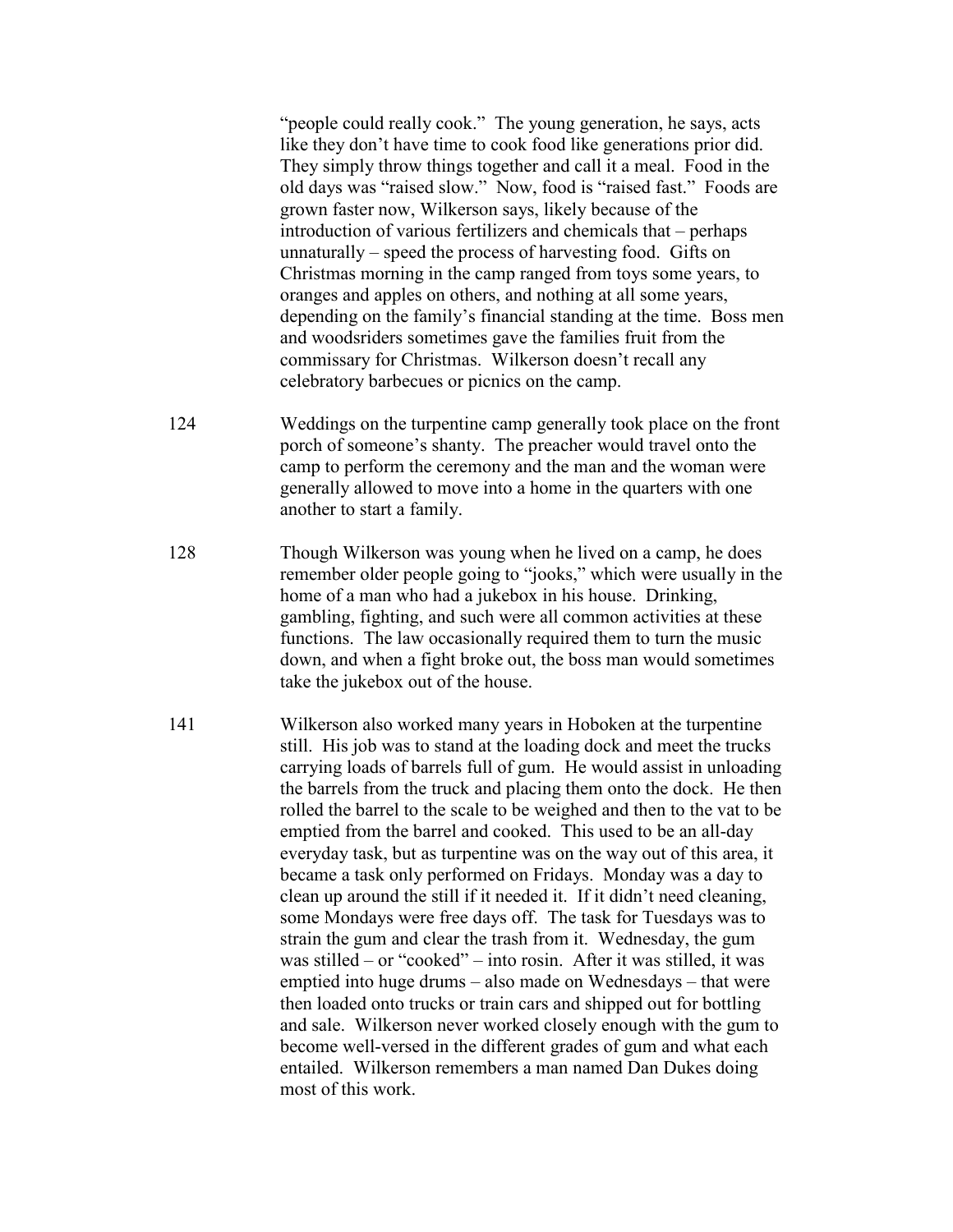182 Wilkerson says he was neutral to the smell of the cooking gum at the still. He didn't necessarily like it, but he didn't dislike it either. He thinks that it is probably true that the smell of the gum and the smoke that drifts from it is good for one's sinuses and respiratory system.

# **Women and Domestic Life**

199 In addition to Wilkerson's Aunt Reesa, Wilkerson remembers a young woman who dipped gum in the woods. But Aunt Reesa chipped and dipped in the woods. She was one-of-a-kind when it came to females on the camp:

> "Reesa used to chip and dip, my auntie out there. She used to be a big ol' Jeff Davis healthy woman. A man couldn't do nothing with her, they tell me. She used to grab 'em in them jook joints by the collar and beat 'em down with the other fist. She is a *big* woman. She's got big ol' hands. You can look at her and tell."

Wilkerson says that Reesa was treated with respect in the woods because she would have tolerated nothing less. Wilkerson's Aunt Reesa is his father's sister.

- 211 Growing up in Hoboken as a teenager, Wilkerson said that he main forms of entertainment was looking at girls his age and coming to Waycross. He says that more girls were in Waycross than in Hoboken.
- 220 When workers sat around at the commissary, they talked mostly about work. On paydays, Wilkerson's family would usually buy groceries and items they needed for the home. Occasionally, they would use the money to buy new clothing. Wilkerson remembers growing up "the hard way." He says that his mother had to do "field work" in order to provide the family with a little extra income so that they could survive. His mother generally worked in the tobacco fields. He remembers that his mother made dinner frequently, and she had a gift in being able to take almost nothing and make a meal out of it. Rice and gravy were very common foods.
- 244 Wilkerson very rarely had any problems with people in town who didn't work in turpentine looking down on him and his family for their form of livelihood. In high school, Wilkerson used to hear people talk about how they wished they worked in turpentine because the money was better than in a lot of other occupations in the area at the time. He says that he used to say to himself, "No you don't," because they didn't understand how difficult the work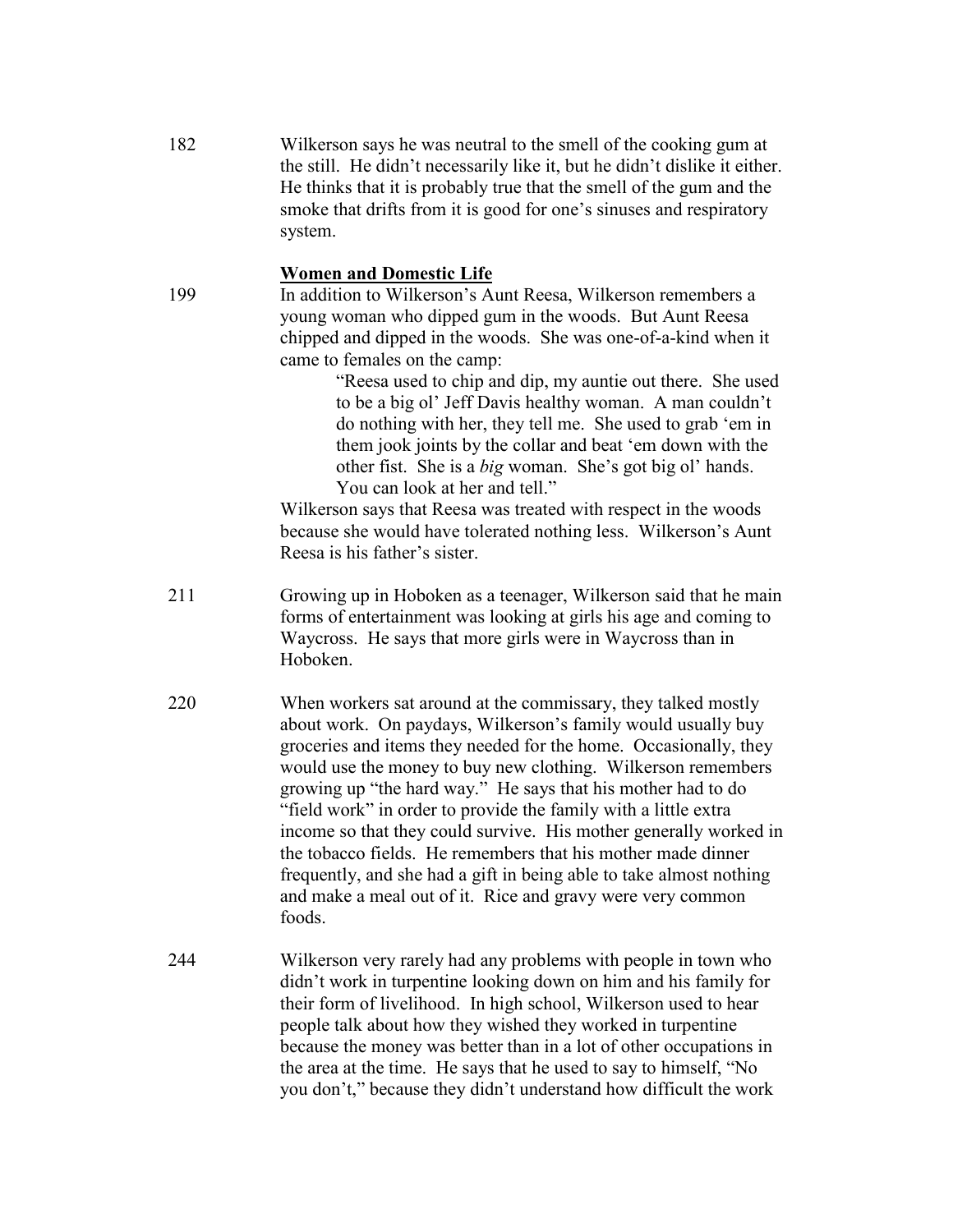was. The work was so difficult at times, Wilkerson says, that he used to go into the woods, find that he wasn't going to be able to get enough gum in his bucket, and have to fill the barrel part of the way up with leaves and trash in the woods in order to make it look like a full barrel.

258 Wilkerson stopped working at the turpentine still in Hoboken in 1982. Since then, he has been working at the sawmill, literally right across the street from what remains of the Varn Turpentine Still. He stopped working in the woods when he was 17 years old. Since leaving the still, he has had no involvement in the turpentine industry at all.

- 269 Wilkerson says that working turpentine has taught him lessons about life. He takes pride in telling people about his life as a laborer regardless of the trade in which he is involved. He tells people that he started working in the turpentine woods when he was just a boy. He will be 55 years old this year and has already been working for over 40 years of his life. He says he feels good about telling folks that he "came up the hard way." When he tells people this, he says that some people look up to him while other act like they couldn't care less. Though the work was hard, he enjoyed it. He so eloquently remarks on this seeming paradox that "You know something you got to do it, you might as well put it in your heart and go one and do it and enjoy it. 'Cause you know, you got to do it."
- 293 The main reason that turpentine is gone from his and so many other workers' lives, Wilkerson feels, is that the young generation is simply opposed to such hard work. No 12-year-old boy would work in the woods today, he says. Wilkerson says that he sees some 12-year-old boys in Hoboken today that one would be hard pressed to get to work at all, let alone in work as hot and as hard as turpentining. Young people today, Wilkerson says, "ain't got it in 'em" and "some of 'em want something for nothing."
- 311 Wilkerson says the he doesn't mourn for turpentine's disappearance, however. He says that he probably wouldn't go back to working it now if it suddenly did return to the region. The work was too hard, which keeps him from missing the work. Wilkerson comments on those who do miss the work:

## **The "Spirits" of Turpentine: A Conclusion**

"Some that miss it, that say they miss it, is because it growed into their lives. That's like my daddy, that's all he ever did. It growed into his life. So, he probably misses it